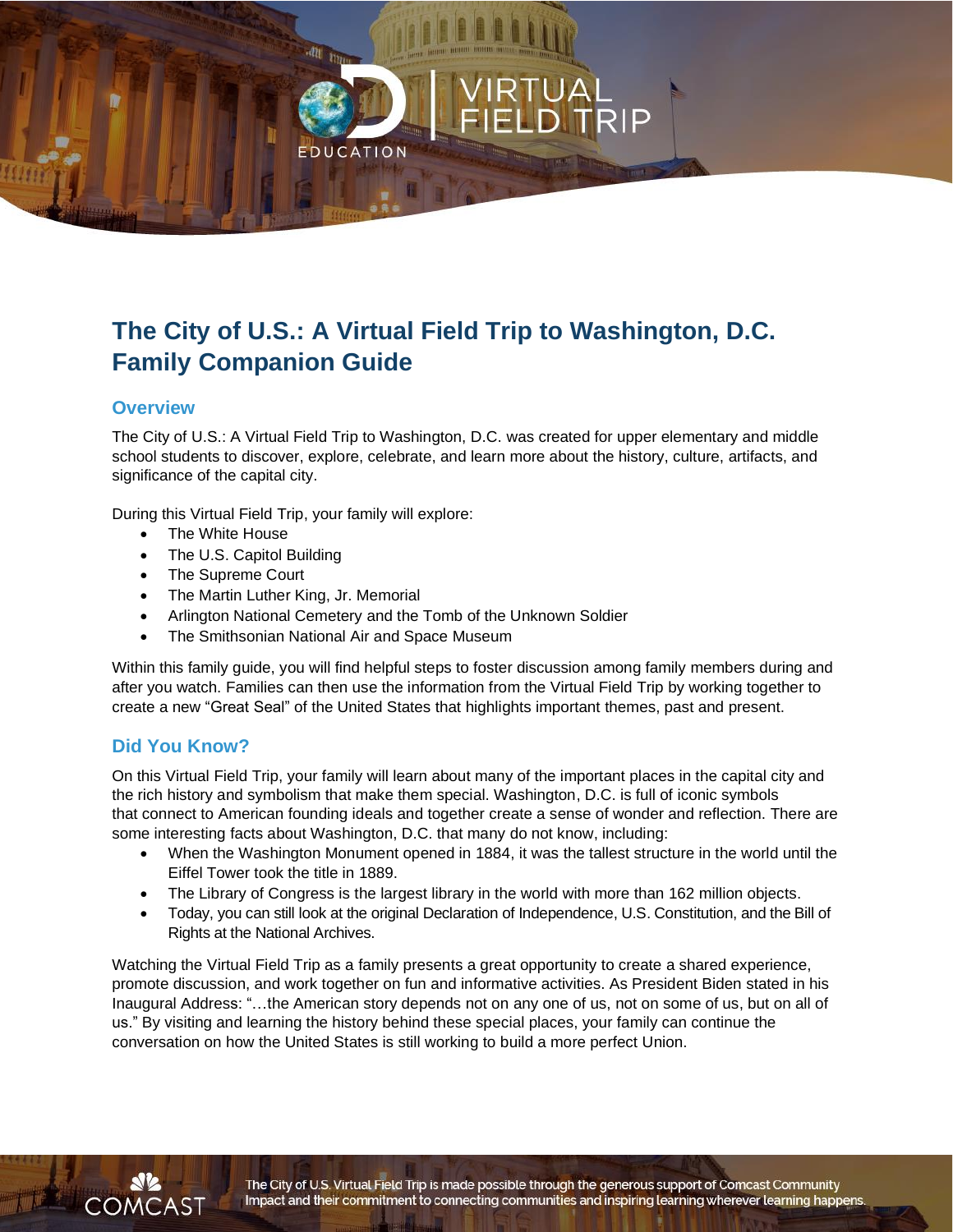

## **Materials:**

- Link to The City of U.S.: A Virtual Field Trip to Washington, D.C.
- Pencils/Pens/Markers
- Handout: Family Discussion Questions
- Handout: What Is the Great Seal?
- Handout: Make Your Own Seal

# **Activity 1: Family Discussion**

## **During the Virtual Field Trip**

#### **Discuss**

- As your family watches the Virtual Field Trip together, have the Family Discussion Questions on hand. Each stop on the trip is paired with questions to help deepen your family's understanding and connect them to shared values and experiences.
- You might consider answering the questions as you watch or you can continue the conversation afterward by doing more research on your interests or asking new questions that develop as you talk.
- One helpful trick for getting your family to think a little deeper or share more about their thinking is asking "What makes you say that?" after someone shares a thought or answer.

#### **Reflect**

- As your family finishes viewing, take a moment to reflect on your family's reactions and wonders.
- You might consider asking the following questions:
	- o What are a few things you learned that you didn't know?
	- o Which stop was most interesting to you? Why?
	- $\circ$  What do you think some of these places tell us about the shared American story?
	- o How are Americans still working to create a "more perfect Union"?

#### **Next Steps**

- After watching the Virtual Field Trip, you might consider taking steps to learn more or continue the conversation in a new way.
	- $\circ$  Call attention to symbols, structures, or areas in your community that are important. Some examples might be a local memorial or plaque that commemorates an important event in your area.

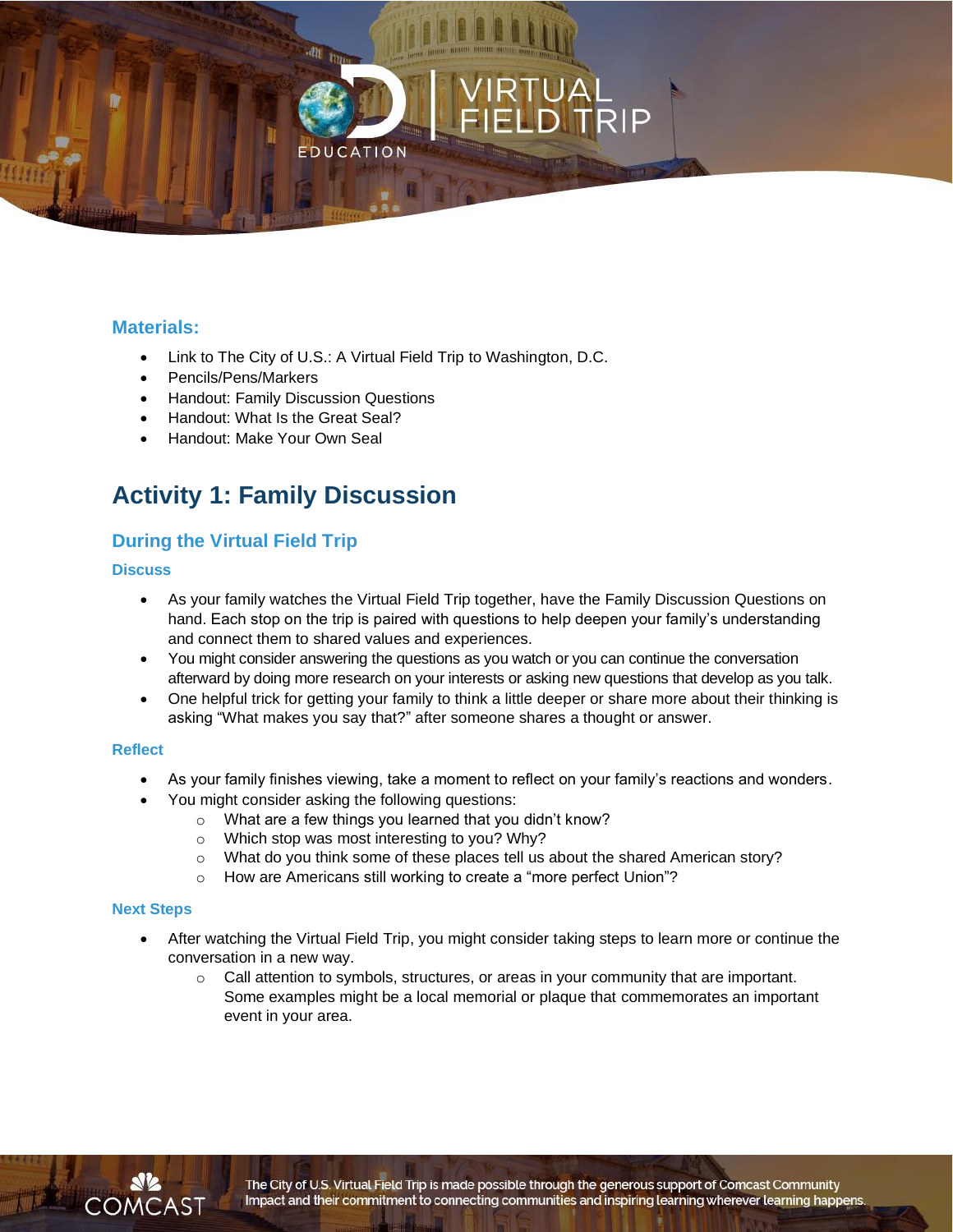

- Visit a museum.
	- $\circ$  Find out where a local museum is in your area. This could be a great opportunity to find out more about local history or to build knowledge on topics or events that might not be included in learning at school.
- Consider a person or a special event that created a positive change to memorialize.
	- $\circ$  Research your region or community and see if there is a person or an event that should be considered as a memorial or receive special recognition.

#### **Family Discussion Questions**

**Directions:** As your family watches, consider the following questions as conversation starters as you visit each stop along the way. You can also use these to continue the conversation even after the Virtual Field Trip!

**Helpful Hint:** To get your family thinking even more about their answers, consider following up some of the questions with "What makes you say that?"

#### **The White House**

- A. Why do you think the White House is sometimes called "the People's House"?
- B. Would you want to live in the White House? Why or why not?

#### **The U.S. Capitol Building**

- A. The U.S. Capitol Building is where laws are made; why is it important to a democracy that laws are debated?
- B. What are new laws that you and your family think Congress should consider?

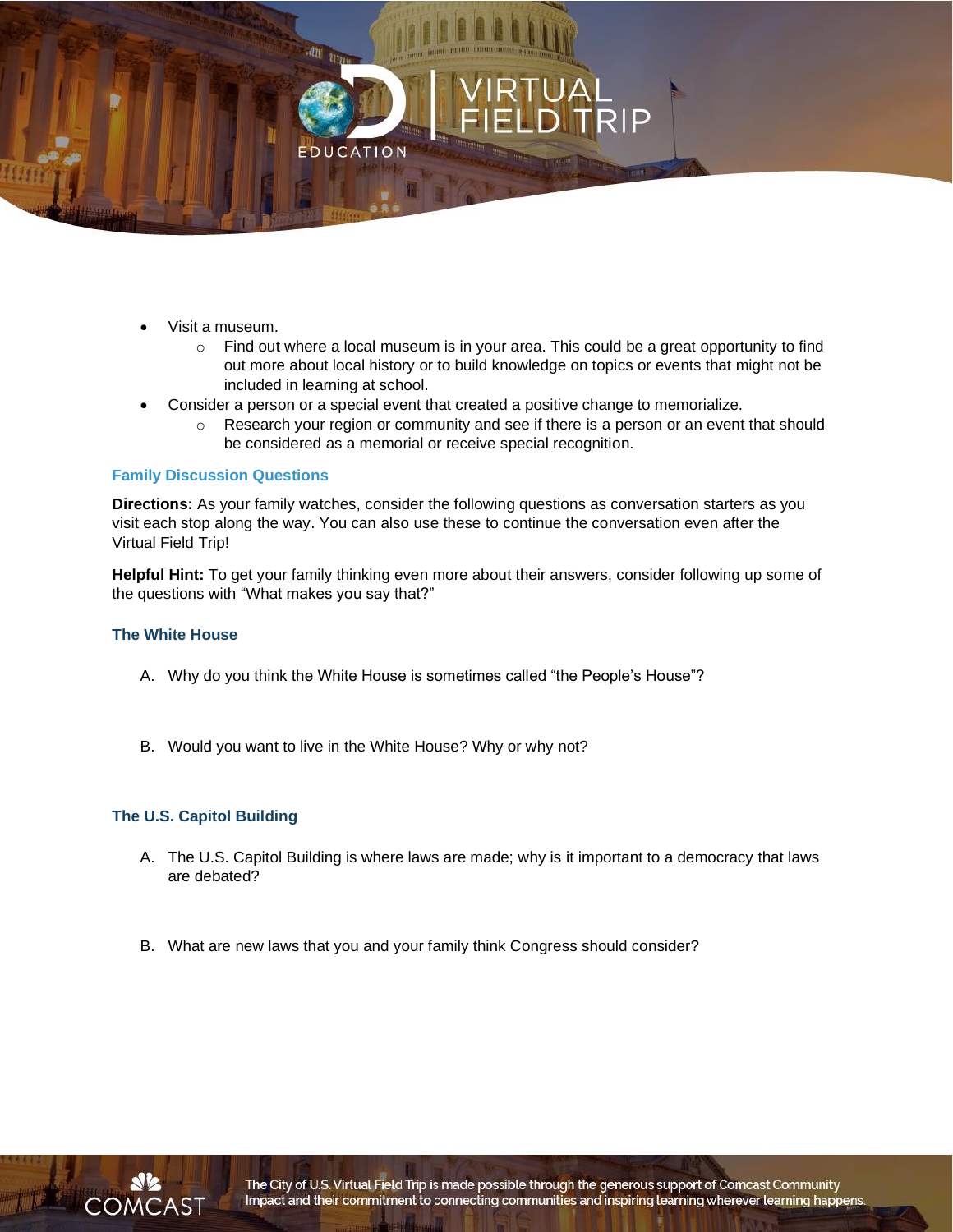

#### **The Supreme Court**

- A. Why is it important to have a judicial branch of government that interprets laws made and enforced by the two other branches of government?
- B. Would you want to have the responsibility of interpreting laws to make sure they are constitutional?

#### **The Martin Luther King, Jr. Memorial**

- A. Why is Dr. Martin Luther King, Jr. important to the past, present, and future of the United States?
- B. Memorials do not often get added to the landscape of Washington, D.C. Who else do you think should have a memorial? Why?

#### **Arlington National Cemetery and the Tomb of the Unknown Soldier**

- A. Why do you think it is important to honor the Unknown soldiers?
- B. Honor and remembrance are important parts of Arlington National Cemetery. How do you honor and remember your loved ones?

#### **The Smithsonian National Air and Space Museum**

- A. How might the country's ongoing push for space exploration impact its future?
- B. What fascinates you most about space exploration?

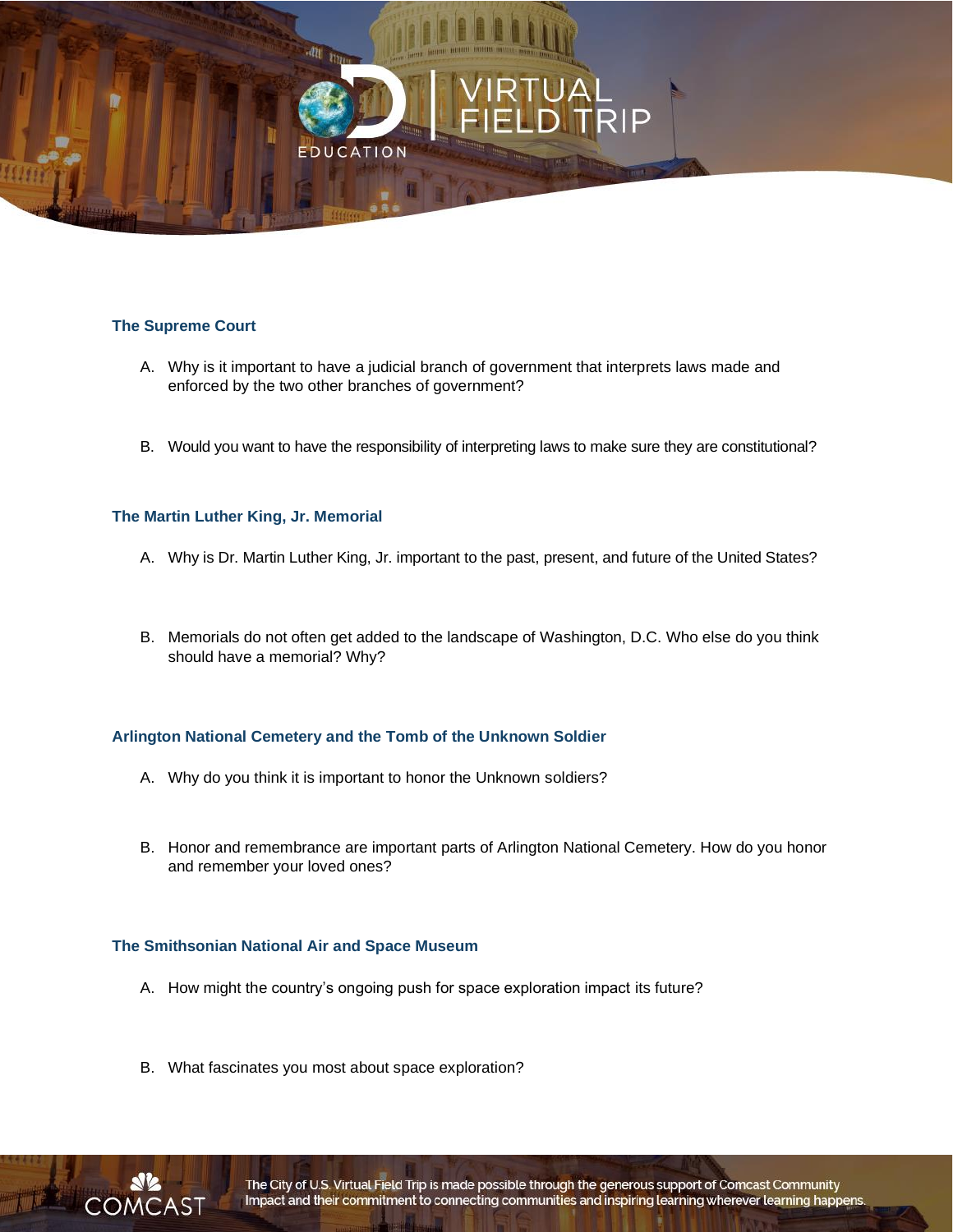# **Activity 2: Creating Your Own "Great Seal"**

**ATION** 

# **After the Virtual Field Trip**

#### **Discuss**

- After viewing the Virtual Field Trip and learning about the historic buildings, monuments, and landmarks, continue the conversation by connecting these important places with the symbols and lasting themes they represent.
- Ask your family to share some of the symbols that were highlighted during the video. As you and your family continue to share some of the symbols that stood out to you, it could be a terrific opportunity to explore the meaning behind them.
- The symbols that adorn many of the historic places in Washington, D.C. have important meanings and often represent principles the country was founded upon, or even events that helped to shape the national story. These representations are sacred for many, as they may have a special connection to the themes or events they represent.
- As you consider the meaning of symbols, it is interesting to note that many of these symbols are found on the official seal of the U.S. It is officially called the "Great Seal of the United States" and is placed on the country's most important documents.
- The Great Seal is where you can find the official motto of the United States. Does anyone in your family know what it says? The official motto is "E pluribus unum," which is Latin for "Out of many, one."
- As you share this information with your family, consider asking:
	- $\circ$  How does this motto connect with some of the information they heard in the Virtual Field Trip?
	- o What do they think this phrase means?
	- o What does it tell you about American values?
- To understand more about the Great Seal, use the Make Your Own Seal handout to learn more about its history and symbolism. You can also develop your family's own modern version that uses new symbols that you discuss as a family.

#### **Reflect**

COMCAST

- As your family designs your own Great Seal, what symbols did you select? Why?
- Asking family members to share their symbols and the reasons why they chose them can serve as a window and mirror. It can be a window into seeing the stories of others or important events. As a mirror, it can be a way to become more self-aware or reflective on how someone views their community or nation.
- This conversation can be important in helping to shape the evolving narrative of the United States and how the country is constantly seeking "a more perfect Union."

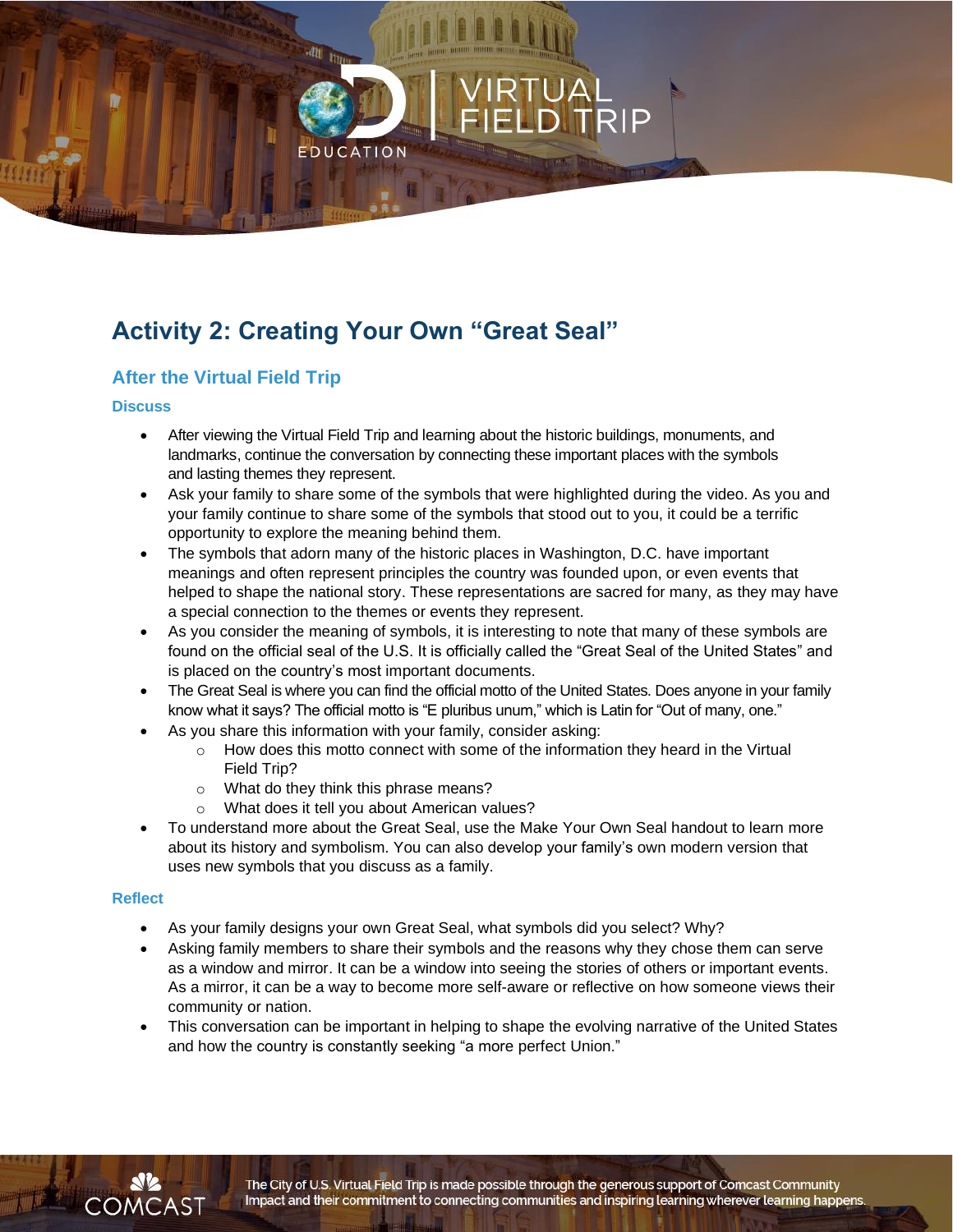

# **What Is the Great Seal?**

**Background:** In 1782, after six years and three committees, the Continental Congress decided on a new design for the Great Seal that reflected the beliefs and values that the Founding Fathers thought represented the new nation. The seal was designed to symbolize the country's strength, unity, and independence. The olive branch and the arrows held in the eagle's talons denote the power of peace and war. The eagle always casts its gaze toward the olive branch signifying that the nation desires to pursue peace but stands ready to defend itself. The shield is "born on the breast of an American Eagle without any other supporters to symbolize that the United States of America should rely on their own Virtue."

The Great Seal of the United States is a unique symbol of the U.S. and its national identity. Only one authorized Great Seal is in official use and is operated by the U.S. Department of State. The Great Seal is impressed upon official documents such as treaties and commissions. The Department of State places about 3,000 seals to official documents yearly.



The Great Seal - [National Museum of American Diplomacy \(state.gov\)](https://diplomacy.state.gov/exhibits/explore-online-exhibits/the-great-seal/)



The City of U.S. Virtual Field Trip is made possible through the generous support of Comcast Community Impact and their commitment to connecting communities and inspiring learning wherever learning happens.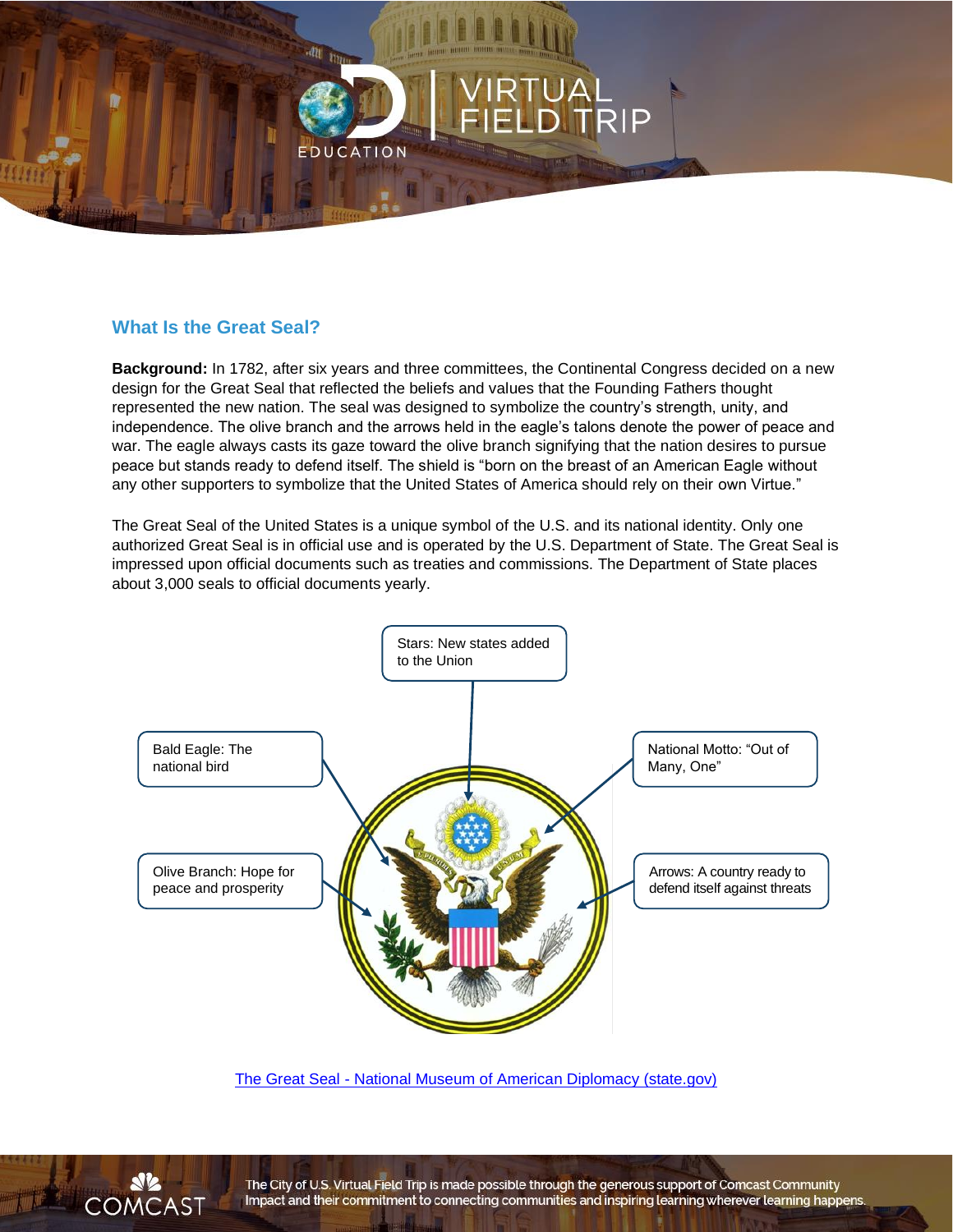

# **Make Your Own Seal**

**Directions:** Use the circle below to create a new Great Seal. Consider some of the symbols that you think should be included. Think about how the country has changed over time, founding principles in action today, how identity and culture are represented, and what may be important in the future.





The City of U.S. Virtual Field Trip is made possible through the generous support of Comcast Community<br>Impact and their commitment to connecting communities and inspiring learning wherever learning happens.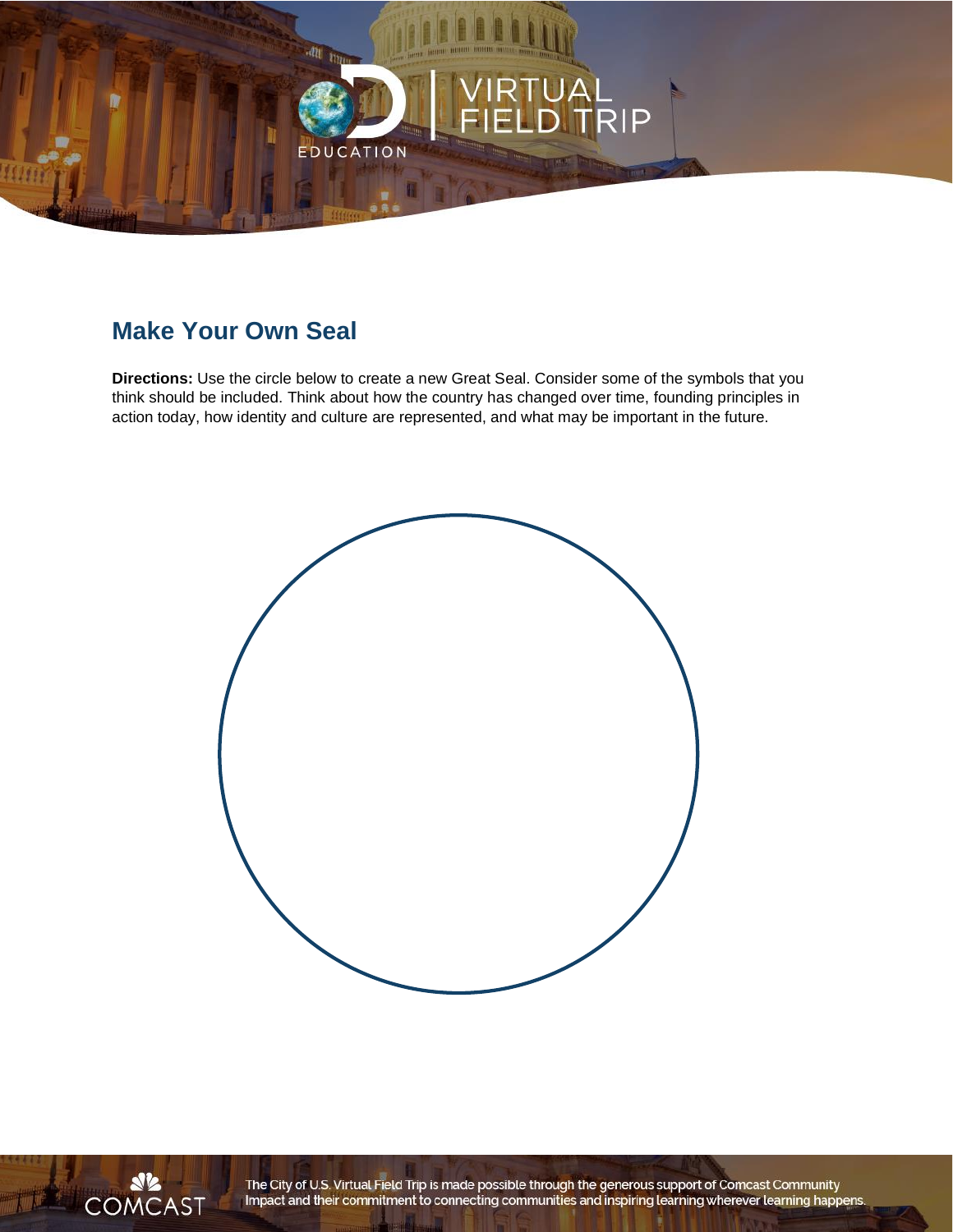

How does your Great Seal represent your perspective, experience, and culture?

| Symbol<br>Identify Your Symbols | Meaning<br>What Do They Represent? |
|---------------------------------|------------------------------------|
|                                 |                                    |
|                                 |                                    |
|                                 |                                    |
|                                 |                                    |
|                                 |                                    |
|                                 |                                    |
|                                 |                                    |
|                                 |                                    |
|                                 |                                    |
|                                 |                                    |
|                                 |                                    |
|                                 |                                    |
|                                 |                                    |
|                                 |                                    |
|                                 |                                    |
|                                 |                                    |



The City of U.S. Virtual Field Trip is made possible through the generous support of Comcast Community<br>Impact and their commitment to connecting communities and inspiring learning wherever learning happens.